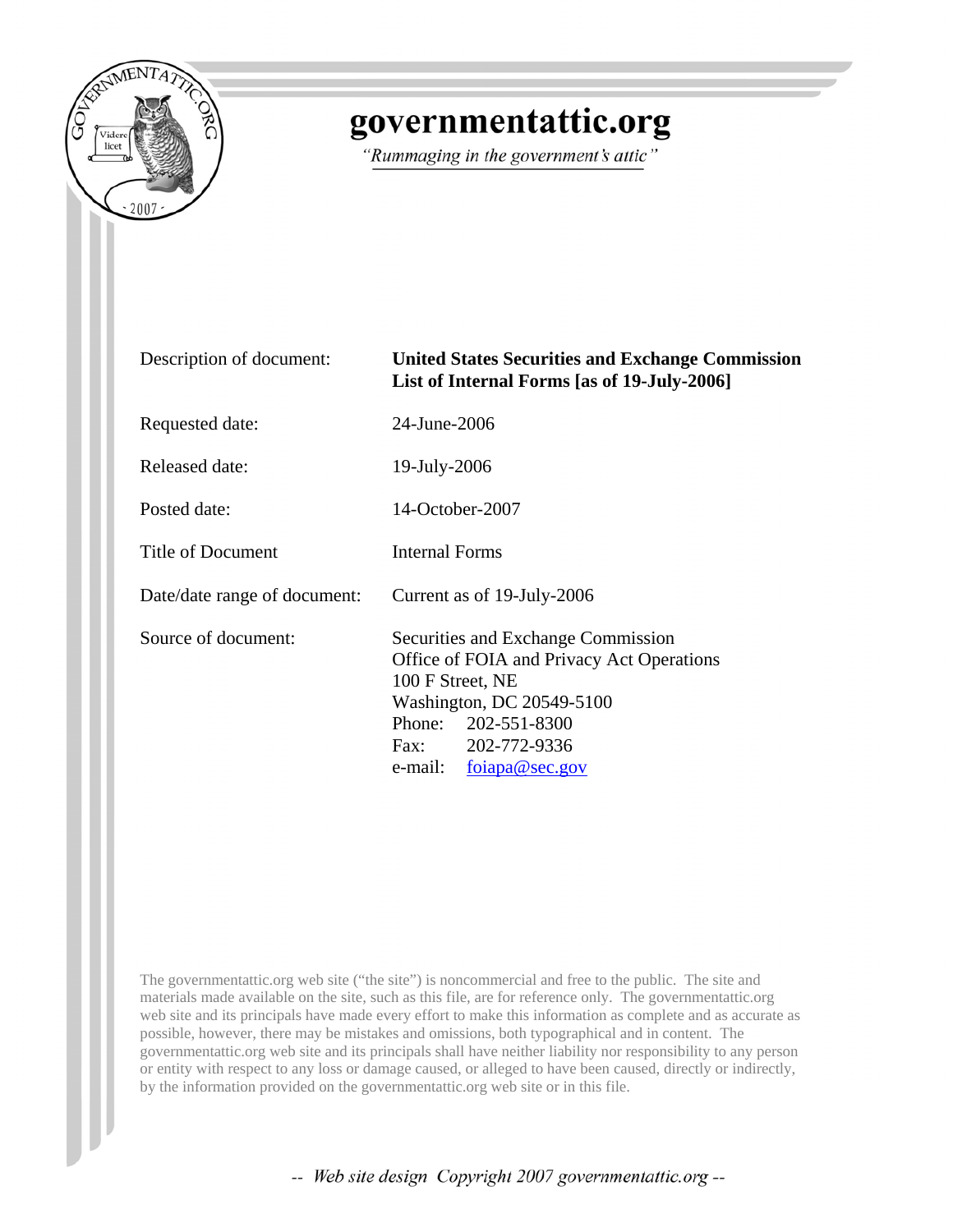

OFFICE OF THE GENERAL COUNSEL

Stop 9612

**UNITED STATES SECURITIES AND EXCHANGE COMMISSION WASHINGTON,** D.C. **20549**

July 19,2006

Re: Appeal, Freedom of Information Act ("FOIA") Request No. 2006-6261

I am responding to your June 24, 2006, Freedom of Information Act appeal of the response by the FOIA/Privacy Act Officer, Securities and Exchange Commission, regarding your request for a copy of a list of internal forms. On June 20, 2006, the FOIA Officer stated that access was provided to the requested information, but provided a listing of publicly available registrant forms.

I have considered your appeal and enclosed is a copy of the listing of internal forms as requested. If you have any questions, please call Celia Jacoby, Senior Counsel, at 202-551-5158.

> For the Commission by delegated authority,

Richard M. Humes Associate General Counsel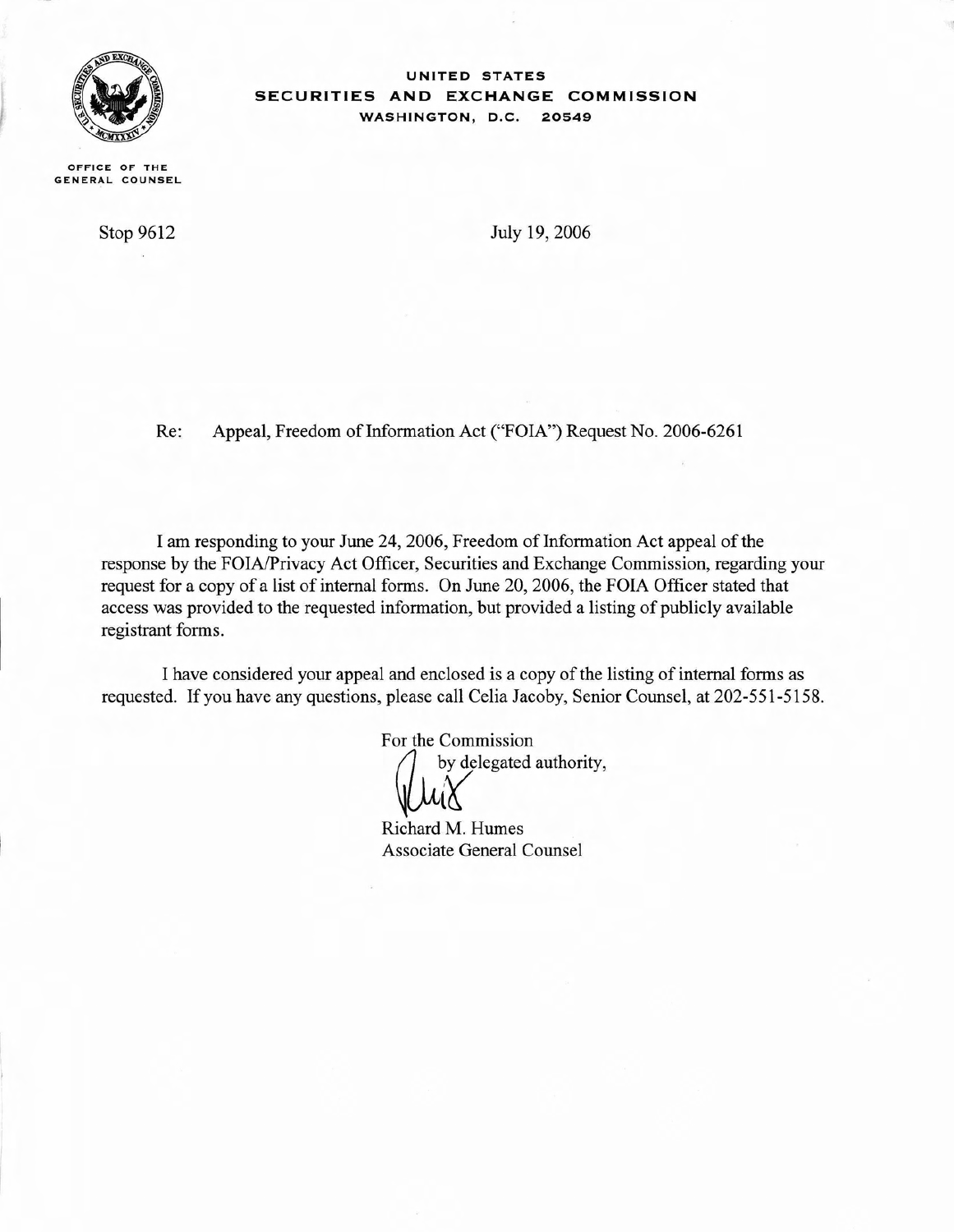# **Internal Forms**

The following forms are available electronically. Forms that are not available electronically can be obtained from Publications. Call them at 202 551-4040 or send e-mail to Publications and Printing.

**Search** 

(၁၀)

or use the alphabetical listing: A-D E-G H-K L-O P-Q R-S T-Z

#### Additional Sources for Forms

- Internal forms listed by number
- SEC registrant forms
- OPM Standard Forms (for Federal benefits and employment matters)
- Forms.gov (Federal forms portal)
- GSA Forms Library (wide variety of Federal forms)

#### Accommodation and Related Forms

- Reasonable Accommodation Form (MS Word format)
- Accommodations Information Tracking Form
- WH 380 Certification of Physician or Practitioner (at Forms.gov)

#### Awards and Employee Recognition

• SEC-48 - Award Recommendation and Approval

#### Benefits (Other than Transportation )

- SEC-2563 Child Care Subsidy Program Application (PDF format)
- SF 1152 Designation of Beneficiary for Unpaid Compensation of Deceased Federal Employee (PDF format; at Forms.gov)
- SF 2809 FEHB Health Benefits Election Form (PDF format; at OPM)
- SF 2817 FEGLI Life Insurance Election Form (PDF format; at GSA)
- SF 3102 Designation of Beneficiary for the Federal Employees Retirement System (FERS) (PDF format; at Forms.gov)
- TSP-1 Thrift Savings Plan Election Form (PDF format; at TSP.gov)
- TSP-1-C Thrift Savings Plan Catch-Up Contribution Election (PDF format; at TSP.gov)
- TSP-3 Thrift Savings Plan Designation of Beneficiary (PDF format; at TSP.gov) (for more TSP forms, access "Civilian Forms" at www.tsp.gov)

#### Employment and Job Application Process

• OPM 612 - Optional Application For Federal Employment (PDF format; at GSA)

#### Financial Disclosure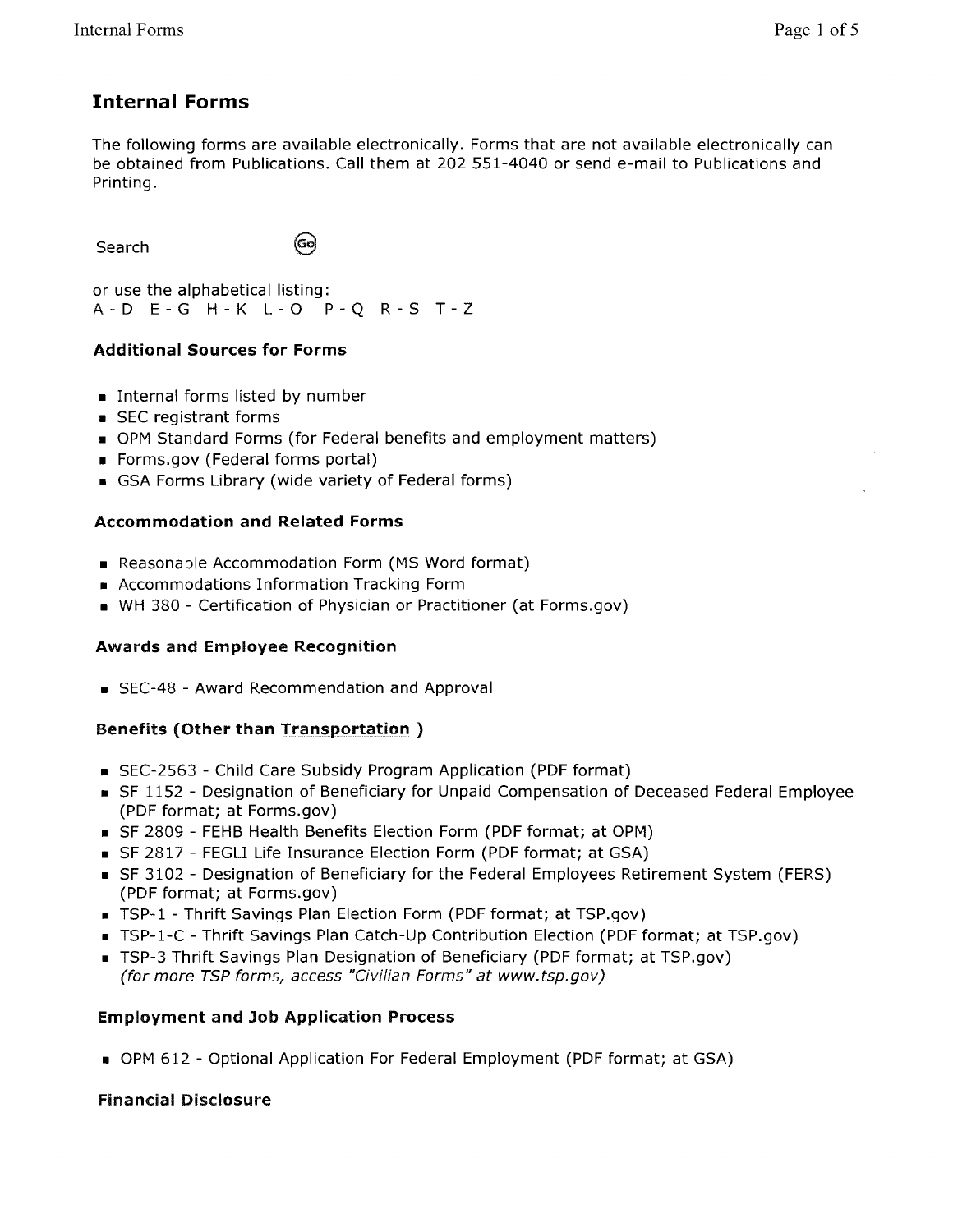$\overline{\phantom{a}}$ 

- SEC-681 Employee Report of Securities Transactions (MS Word format)
- SEC-682 Employee Filing Form (for new staff) (PDF format)

Office page on Ethics Bulletins (Securities Transactions).

- SEC-687a Continuation page for SEC-681 (PDF format)
- SF 278 Public Financial Disclosure Report (at U.S. Office of Government Ethics)
- OGE Form 450 Confidential Financial Disclosure Report (at U.S. Office of Government Ethics)

# **Financial Management**

- SEC-91 Billing Statement (PDF format)
- SEC-1712 Claim for Fees and Expenses of Witness (PDF format)

# **Forms Management**

- Request for Forms Review (PDF format)
- SEC-2267 Forms Stock Update (PDF format)

# **Human Resources Management**

- SEC-1280 Reassignment Request (PDF format)
- SEC-1455 Employee Clearance Record (PDF format)
- SF 61 Appointment Affadavits (PDF format; at GSA)

# **IT and Computer Systems**

- SEC-2555 Account Access Tracking System Form
- Web CRD User Account Update Form (MS Word)

# **Leave and Related Issues**

- OPM 71 Leave Form (Formerly SF 71 Annual Leave/Sick Leave/Approved Absence/Leave Slips) (PDF format; at GSA)
- OPM 630B Request To Donate Annual Leave to Leave Recipient (Outside Agency) Under the Leave Transfer Program (PDF format; at OPM)
- SEC-1749 Request for Overtime and Approval
- SEC-2330 Request To Donate Annual Leave to an SEC Leave Recipient (PDF format)
- SEC-2387 Application To Use/Earn Credit Hours (PDF format)
- SEC-2391 Application To Become a Leave Transfer Recipient (MS Word format)
- SEC-2392 Interagency Donation of Annual Leave (PDF format)

# **Mailing and FAX**

- FAX Cover Sheet (PDF format)
- SEC-2377- Request for Express Mail Services (PDF format)
- PS 3533 Application and Voucher for Refund of Postage and Fees (PDF format; at the U.S. Postal Service)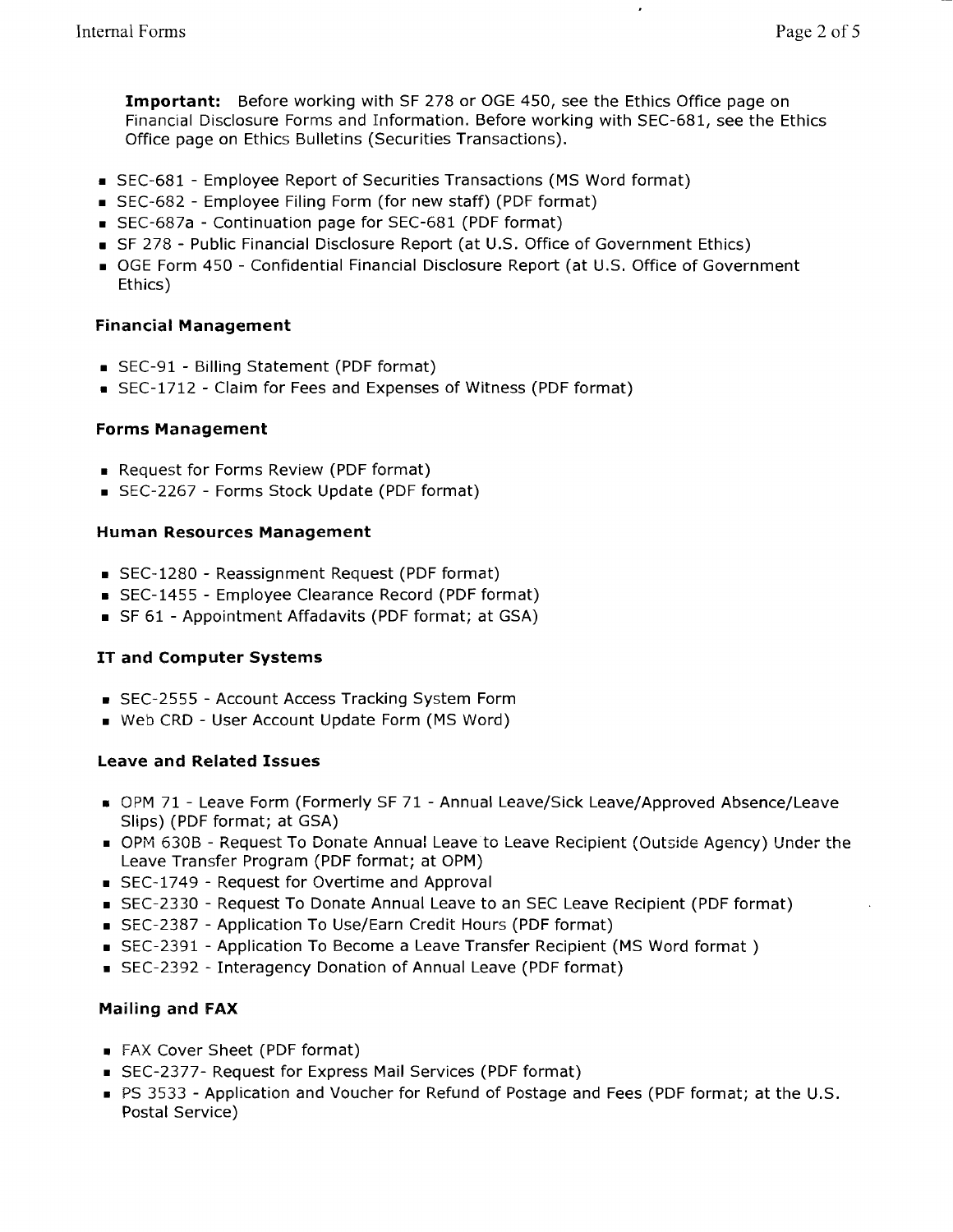# Meetings, Participation in

- SEC-1743 Request for Participation in an Outside Meeting
- SEC-1743a Notification for Participation in an Outside Meeting (for Chairman and Commissioner use only) (PDF format)

## Pay

• FMS 2231 - Fast Start Direct Deposit of Pay (PDF format; at Financial Management Service, Treasury)

## Performance Evaluation and Planning

- SEC-2494 Performance Plan and Evaluation (for Non-Supervisors) (PDF format)
- SEC-2495 Performance Plan and Evaluation (for Supervisors) (PDF format)

# Printing, Copying, and Desktop Publishing

- SEC-12 Printing Requisition (PDF format)
- SEC-1750 Desktop Publishing Request Form (PDF format)
- SEC-2081 Request for Personal Calling Cards (ajkja Business Cards) (PDF format)
- SEC-2388 Copy Service Requisition (PDF format)

#### Procurement and Acquisition

- SEC-2350 Contractors' Performance Evaluation (PDF format)
- SEC-2414 Contract Completion Statement (PDF format)
- SEC-2415 Contract Closeout Checklist (PDF format)
- SEC-3000 Momentum Request Input Sheet (PDF format)

#### Property Management

- SEC-2040 Hand Receipt (for property) (PDF format)
- SEC-406a Property Transaction Report (PDF format)

# Publishing (External) and Public Speaking

• SEC-2432 - Clearance Request Form (PDF format)

#### Retirement

- SEC-1455 Employee Clearance Record (PDF format)
- SF 2802 Application for Refund of Retirement Deductions (CSRS) (PDF format; at GSA)
- SF 2819 Notice of Conversion Privilege Federal Employees' Life Insurance Program (PDF format; at GSA)
- SF 2821 Agency Certification of Insurance Status Federal Employees' Group Life Insurance Program (PDF format; at GSA)
- SF 3106 Application for Refund of Retirement Deductions (FERS) (PDF format; at GSA)
- TSP-9 Change of Address for Separated Participant in the Thrift Savings Plan (PDF format; at TSP.gov)
- TSP-16 Exception to Spouse Requirements for the Thrift Savings Plan (PDF format; at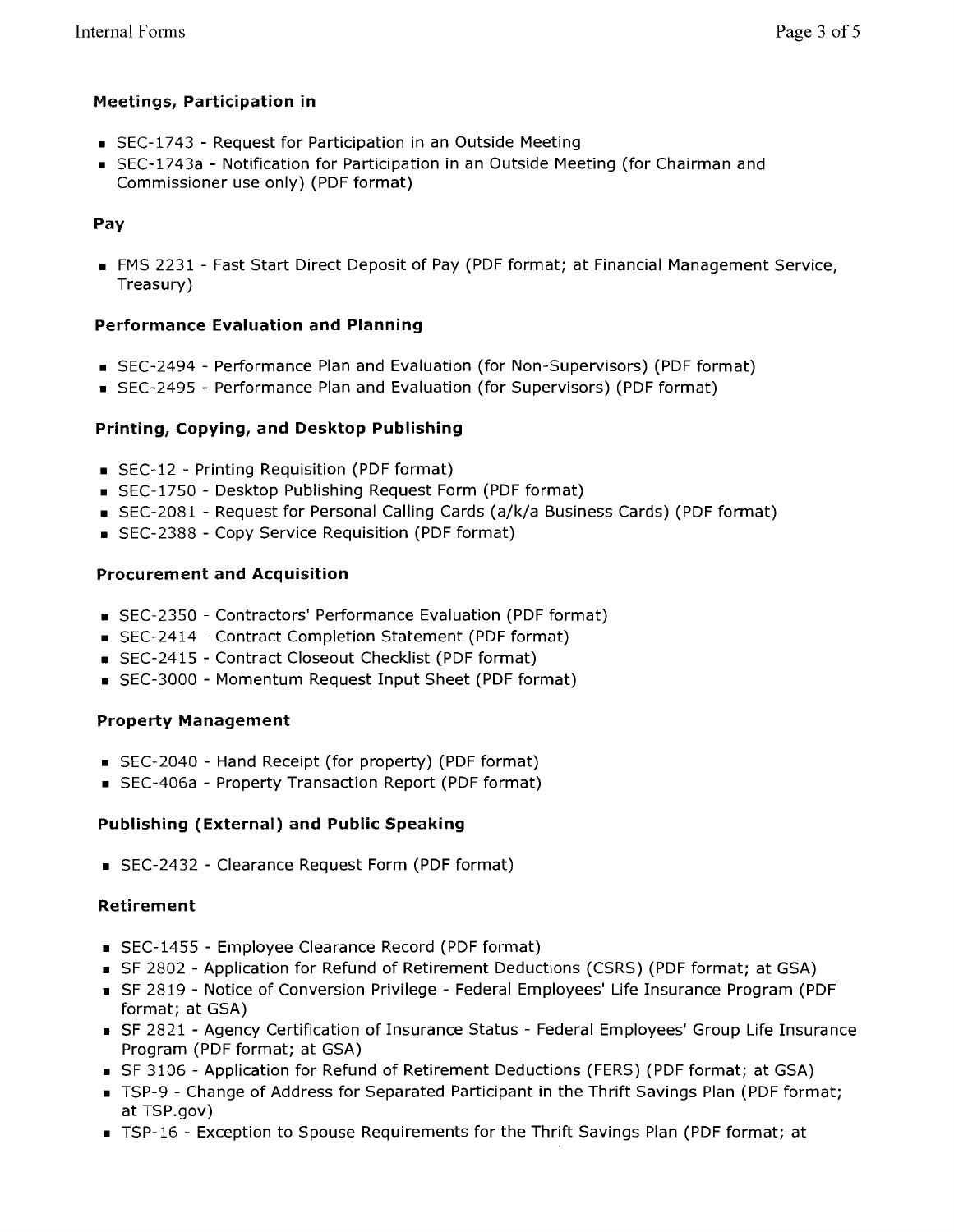TSP.gov)

- TSP-70 Request for Full Withdrawal from the Thrift Savings Plan (PDF format; at TSP.gov)
- TSP-77 Request for Partial Withdrawal When Separated Thrift Savings Plan (PDF format; at TSP.gov)

## Security and Building Access

- SEC-725a Identification / Access Control Card Worksheet (PDF format)
- SEC-2444 Offense/Incident Report (PDF format)
- SF 85P Questionnaire for Public Trust Positions (PDF format; at OPM)
- GSA 3155 Offense/Incident Report (succeeds GSA 182 Report of Loss or Theft) (PDF format; at GSA)

## Supplies

• SEC-68 - Supply Requisition (PDF format)

## Taxes

- State Tax Forms links to all 50 states (at Federation of Tax Administrators)
- W-4 Form: Employee's Withholding Allowance Certificate for Taxes (PDF format; at www.irs.gov)

## Telework Forms

- SEC-l0lO Temporary Work-At-Home Agreement (for medical accommodation) (PDF format)
- SEC-lOll Telework Request and Agreement Form (for ad hoc and recurring telework) (PDF format)
- SEC-l012 SEC Telework Self-Certification Safety Checklist (to attach to Telework Request and Agreement Form) (PDF format)

# Training and Development

- SEC-182 Training Request (PDF format)
- SEC-2497 Student Loan Repayment Program: Recommendation and Approval Form (PDF format)
- SF 1164 Claim for Reimbursement (PDF format; at GSA)

# Transportation Benefits and Issues

- SEC-2407 Authorization for 3rd Party Receipt of Public Transportation Benefit (PDF format)
- SEC-2445 Application for Transit Benefit (PDF format)
- SEC-2501 Application for Transit Benefit (for Field Offices with Annual Passcard Programs) (PDF format)
- WMATA Metro SmarTrip Application

# Transportation Benefit Program Management

- SEC-2318 Disbursing Agent Voucher (PDF format)
- SEC-2344 Return/Termination Statement for Public Transport Transportation Benefit
- SEC-2416 Annual Field Office Report for Public Transportation Benefits